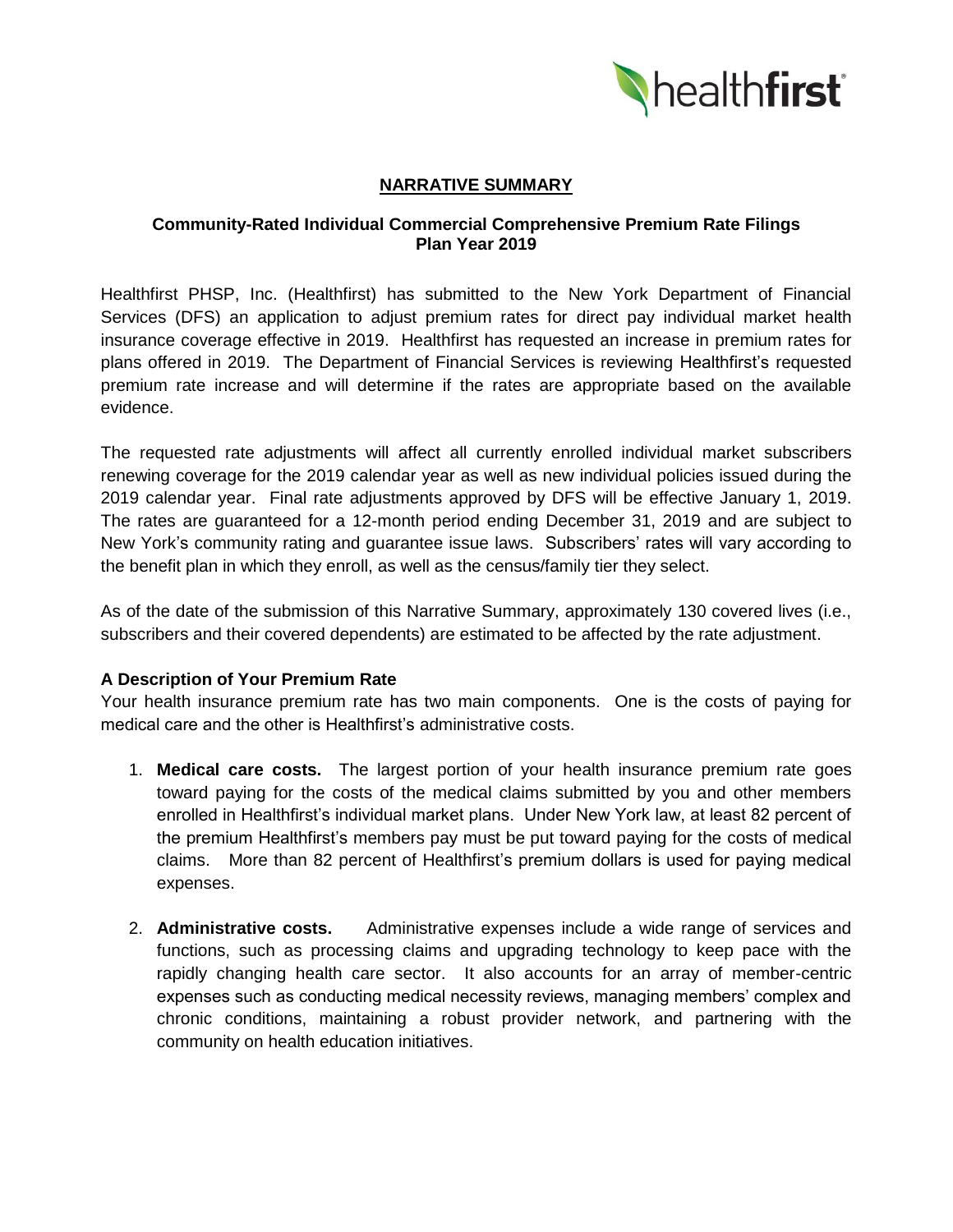Healthfirst takes a meaningful and evidence-based approach to determining how much of a rate adjustment to request from DFS.

## **Your Rate Adjustment Explained**

Healthfirst is applying for a rate adjustment to account for marketplace trends and to reflect actual and anticipated claims costs. While several market forces continue to drive health care costs higher more generally, Healthfirst continues to strengthen the effectiveness of its care management and quality improvement programs and robust network.

Healthfirst is requesting a higher rate for 2019 because several market forces continue to drive health care costs higher. These forces include:

- Cost increases for inpatient hospital, outpatient hospital, and physician services
- Cost increases for prescription drugs, including the increased use of expensive specialty prescriptions.
- The repeal of the tax penalty for failure to comply with the federal individual mandate

The premium rate increases Healthfirst is requesting are summarized in the table below, for both New York City and Long Island.

| <b>Plan Name</b>                                              | <b>Requested Increase</b> |
|---------------------------------------------------------------|---------------------------|
| <b>Healthfirst HMO A</b><br>&<br><b>Healthfirst HMO A-VAD</b> | 21%                       |
| <b>Healthfirst HMO B</b><br>&<br><b>Healthfirst HMO B-VAD</b> | 21%                       |
| Healthfirst HMO C<br>&<br><b>Healthfirst HMO C-VAD</b>        | 15%                       |
| <b>Healthfirst HMO D</b><br>&<br><b>Healthfirst HMO D-VAD</b> | 6%                        |
| <b>Healthfirst HMO E</b>                                      | 5%                        |